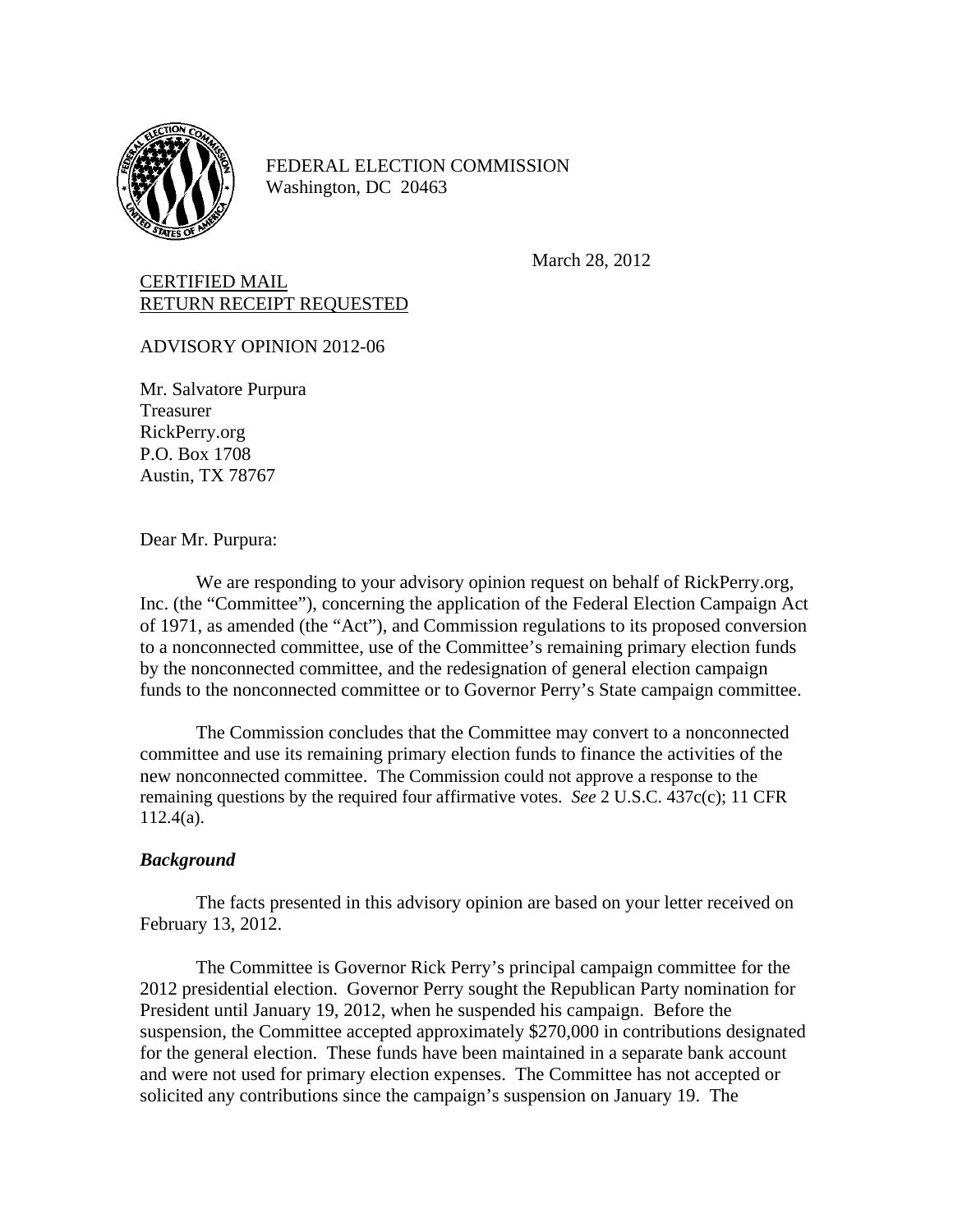AO 2012-06 Page 2

Committee has no net debts or obligations outstanding from the primary election campaign.

 The Committee proposes to transition from a principal campaign committee to a nonconnected committee by amending its Statement of Organization (FEC Form 1) by April 30, 2012. The Committee proposes to use the funds remaining in its primary election account to finance its activities as a nonconnected committee.

The Committee also proposes to obtain redesignations of the funds in its general election account for use by the new nonconnected committee. On January 19, the Committee mailed letters to its general election contributors asking them to redesignate their contributions "so that they may remain in the Committee's account and be used for purposes consistent with the Committee's proposed new nonconnected PAC status." The Committee maintains a detailed tracking sheet, updated daily, showing the status of each contribution. As of February 13, the Committee had received redesignation approvals for nearly \$30,000 and refund requests for at least \$100,000 of the general election contributions. The Committee intends to refund all general election contributions for which it has received refund requests by March 19.

## *Questions Presented*

- *1. May the Committee convert to a nonconnected committee and fund its activities with its remaining primary election funds or, alternatively, donate its remaining primary election funds to Governor Perry's State campaign committee?*
- *2. May the Committee obtain redesignations of its general election contributions to finance its activities as a nonconnected committee?*
- *3. May the Committee obtain redesignations of its general election contributions to fund Governor Perry's State campaign committee, to the extent permissible under Texas State law?*

## *Legal Analysis and Conclusions*

*1. May the Committee convert to a nonconnected committee and fund its activities with its remaining primary election funds or, alternatively, donate its remaining primary election funds to Governor Perry's State campaign committee?* 

Yes, the Committee may convert to a nonconnected committee and fund its activities with its remaining primary election funds or, alternatively, donate its remaining primary election funds to Governor Perry's State campaign committee, subject to State law.

The Act and Commission regulations identify six categories of permissible uses of contributions accepted by a Federal candidate, including "for any other lawful purpose." 2 U.S.C. 439a(a)(6); 11 CFR 113.2(e). Such contributions, however, may not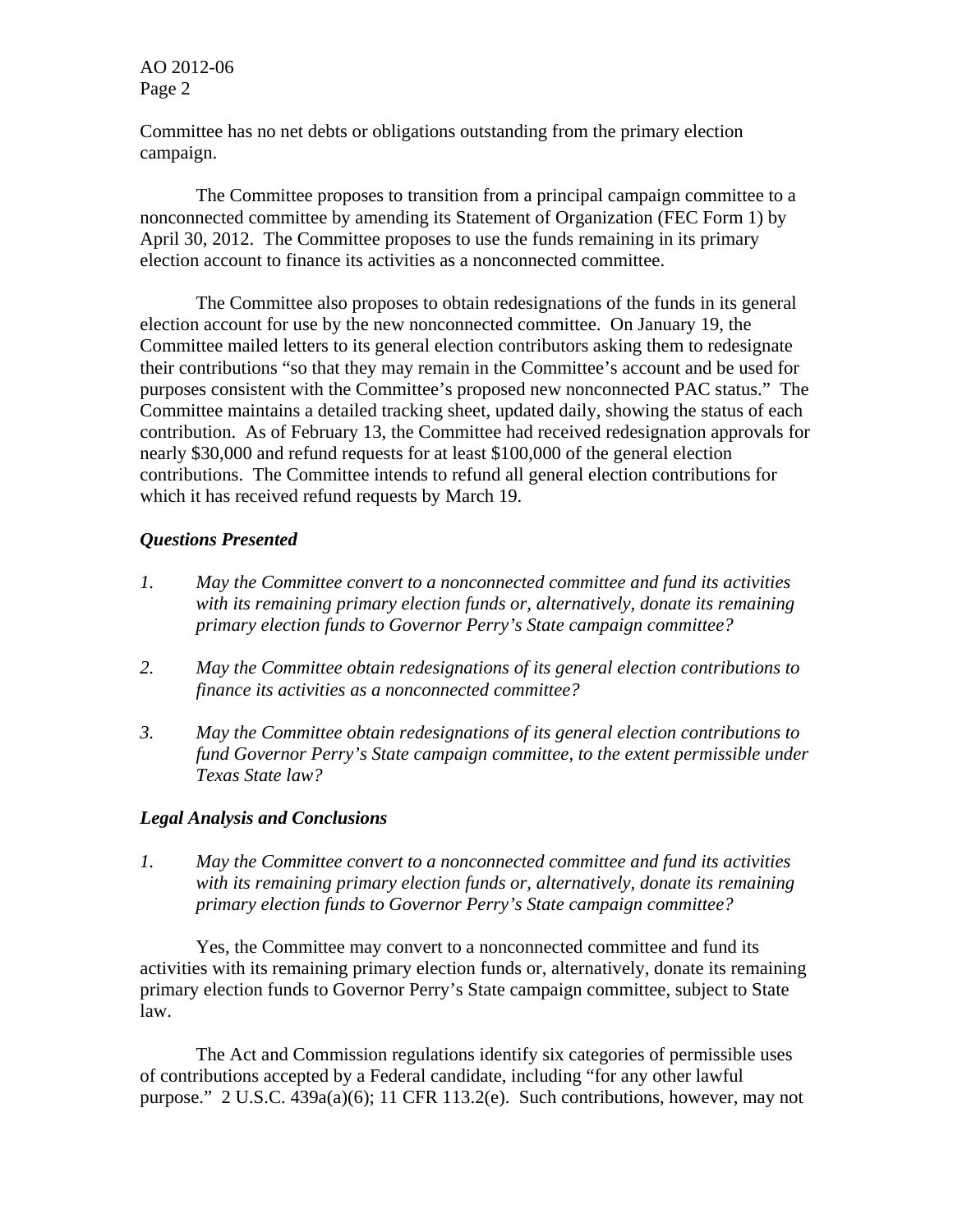$\overline{a}$ 

be converted to the "personal use" of any person.  $2 \text{ U.S.C. } 439a(b)(1)$ ; 11 CFR 113.1(g). "Personal use" is defined as "any use of funds in a campaign account of a present or former candidate to fulfill a commitment, obligations or expense of any person that would exist irrespective of the candidate's campaign or duties as a Federal officeholder." 11 CFR 113.1(g); *see also* 2 U.S.C. 439a(b)(2).

The Commission has long interpreted these provisions of the Act and Commission regulations as permitting candidates to convert their authorized committees to nonconnected political committees, and to finance the activities of the nonconnected committees with contributions received by the candidates for elections in which the candidates had participated. *See, e.g.,* Advisory Opinion 1994-31 (Gallo), Advisory Opinion [1](#page-2-0)993-22 (Roe),<sup>1</sup> Advisory Opinion 1988-41 (Stratton); *cf* Advisory Opinion [2](#page-2-1)004-03 (Dooley for the Valley). $<sup>2</sup>$ </sup>

Accordingly, RickPerry.org may convert to a nonconnected committee by amending its Statement of Organization (FEC Form 1) and fund the nonconnected committee's activities using its remaining primary election funds. Should the nonconnected committee wish to qualify as a multicandidate committee, it may count the time that the Committee was registered with the Commission, and the number of contributions made and received by the Committee in determining whether it qualifies as a multicandidate committee.<sup>[3](#page-2-2)</sup> See, e.g., Advisory Opinion (1993-22) (Roe).

<span id="page-2-0"></span><sup>&</sup>lt;sup>1</sup> In Advisory Opinion 1993-22 (Roe), an authorized committee converted to nonconnected status by creating a second committee, and the Commission approved the transfer of pre-conversion campaign funds to the nonconnected committee as a permissible transfer between affiliated committees. The Commission later amended its regulations to prohibit affiliation between authorized committees and entities other than authorized committees, and superseded Advisory Opinion 1993-22 (Roe) "to the extent [it] suggest[s] that an authorized committee can be affiliated with an unauthorized committee." Explanation and Justification for Final Rules on Leadership PACs, 68 FR 67013, 67018 (Dec. 1, 2003); 11 CFR 100.5(g)(5).

<span id="page-2-1"></span> $2$  In Advisory Opinion 2004-03 (Dooley for the Valley), the Commission concluded that certain restrictions on the use of campaign funds by a principal campaign committee remained in place after it had converted to a nonconnected committee. This advisory opinion was issued after Congress had amended 2 U.S.C. 439a(a) by removing "any other lawful purpose" as a permissible use of campaign funds. *See*  Bipartisan Campaign Reform Act, Pub. L. No. 107-155, 116 Stat. 81 (2002); Explanation and Justification for Final Rules on Disclaimers, Fraudulent Solicitation, Civil Penalties, and Personal Use of Campaign Funds, 67 FR 76962, 76974-75 (Dec. 13, 2002). After Congress added "any other lawful purpose" back to 2 U.S.C. 439a(a), the advisory opinion was superseded "to the extent that [it] placed certain limitations on an authorized committee that had converted into a multicandidate committee and its use . . . of funds that had been received when the committee was an authorized committee." Explanation and Justification for Final Rules on Use of Campaign Funds for Donations to Non-Federal Candidates and Any Other Lawful Purpose Other than Personal Use, 72 FR 56245, 56246 (Oct. 3, 2007); *see also* Consolidated Appropriations Act, Pub. L. No. 108-447, 118 Stat. 2809 (2004).

<span id="page-2-2"></span> $3$  A committee qualifies as a multicandidate committee when it has been registered with the Commission or Secretary of the Senate for at least six months; has received contributions for Federal elections from more than 50 persons; and (except for any State political party organization) has made contributions to five or more Federal candidates. 2 U.S.C. 441a(a)(4); 11 CFR 100.5(e)(3).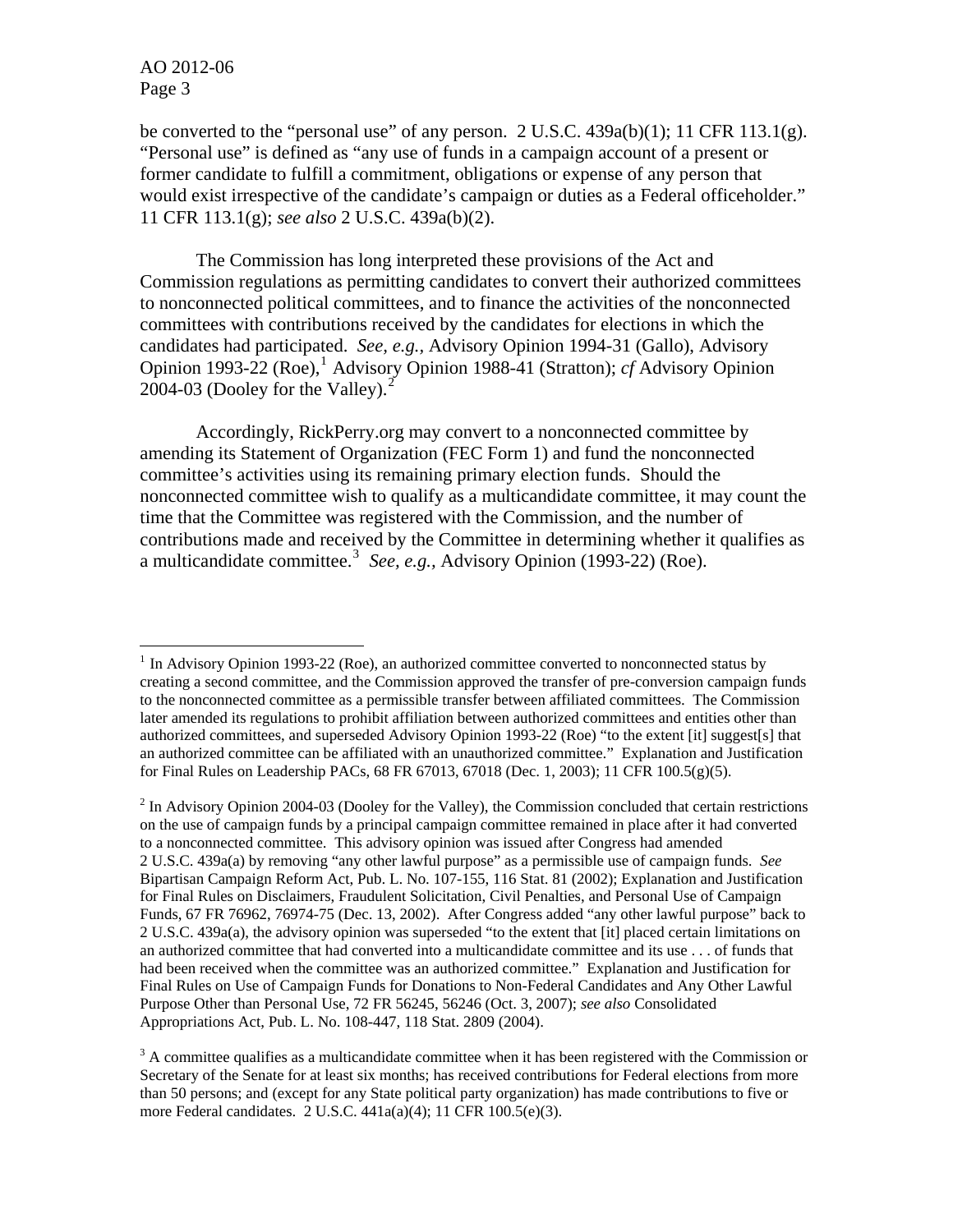The Act and Commission regulations also provide that contributions accepted by a Federal candidate may be donated "to State and local candidates subject to the provisions of State law," so long as the contributions are not converted to the personal use of any person. 2 U.S.C. 439a(b)(1); 11 CFR 113.1(g). Accordingly, the Committee may, in the alternative, donate its remaining primary election funds to Governor Perry's State campaign committee, subject to the provisions of Texas law and the personal use prohibition. 2 U.S.C. 439a(a)(5), (b); 11 CFR 113.1(g), 113.2(d), (g); *see also* Advisory Opinion 1993-10 (Colorado); Advisory Opinion 1996-52 (Andrews); Advisory Opinion 2007-29 (Jackson Jr.).

*2. May the Committee obtain redesignations of its general election contributions to finance its activities as a nonconnected committee?* 

The Commission could not approve a response to Question 2 by the required four affirmative votes. *See* 2 U.S.C. 437c(c); 11 CFR 112.4(a).

*3. May the Committee obtain redesignations of its general election contributions to fund Governor Perry's State campaign committee, to the extent permissible under Texas State law?* 

The Commission could not approve a response to Question 3 by the required four affirmative votes. *See* 2 U.S.C. 437c(c); 11 CFR 112.4(a).

Although the Commission could not approve responses to Questions 2 and 3 by the required four affirmative votes, the Commission recognizes that the 60-day period for the Committee to comply with applicable rules would ordinarily expire on March 19, 2012, 60 days after Governor Perry suspended his presidential campaign (January 19, 2012). *See* 11 CFR 110.1(b)(3)(i), (b)(5); 110.2(b)(3)(i), (b)(5); 103.3(b)(3); Advisory Opinion 1992-15 (Russo) (the 60-day period begins to run on the date that the political committee "has actual notice of the need to obtain redesignations to the extent permissible. . . or refund the contribution[s]").

On February 13, the Committee filed its advisory opinion request, with 35 days remaining in the 60-day period. Although "[n]ormally, the mere filing of an advisory opinion request does not toll any statutory or regulatory deadlines," Advisory Opinion 2008-04 n.3 (Dodd for President), the Commission concludes that, because of the particular facts and circumstances presented here, the Committee has 35 days (the balance of the 60-day period remaining after the advisory opinion request was filed) to comply with applicable rules. *See also* Advisory Opinion 1992-15 (Russo).

This response constitutes an advisory opinion concerning the application of the Act and Commission regulations to the specific transaction or activity set forth in your request. *See* 2 U.S.C. 437f. The Commission emphasizes that, if there is a change in any of the facts or assumptions presented, and such facts or assumptions are material to a conclusion presented in this advisory opinion, then the requestors may not rely on that conclusion as support for its proposed activity. Any person involved in any specific